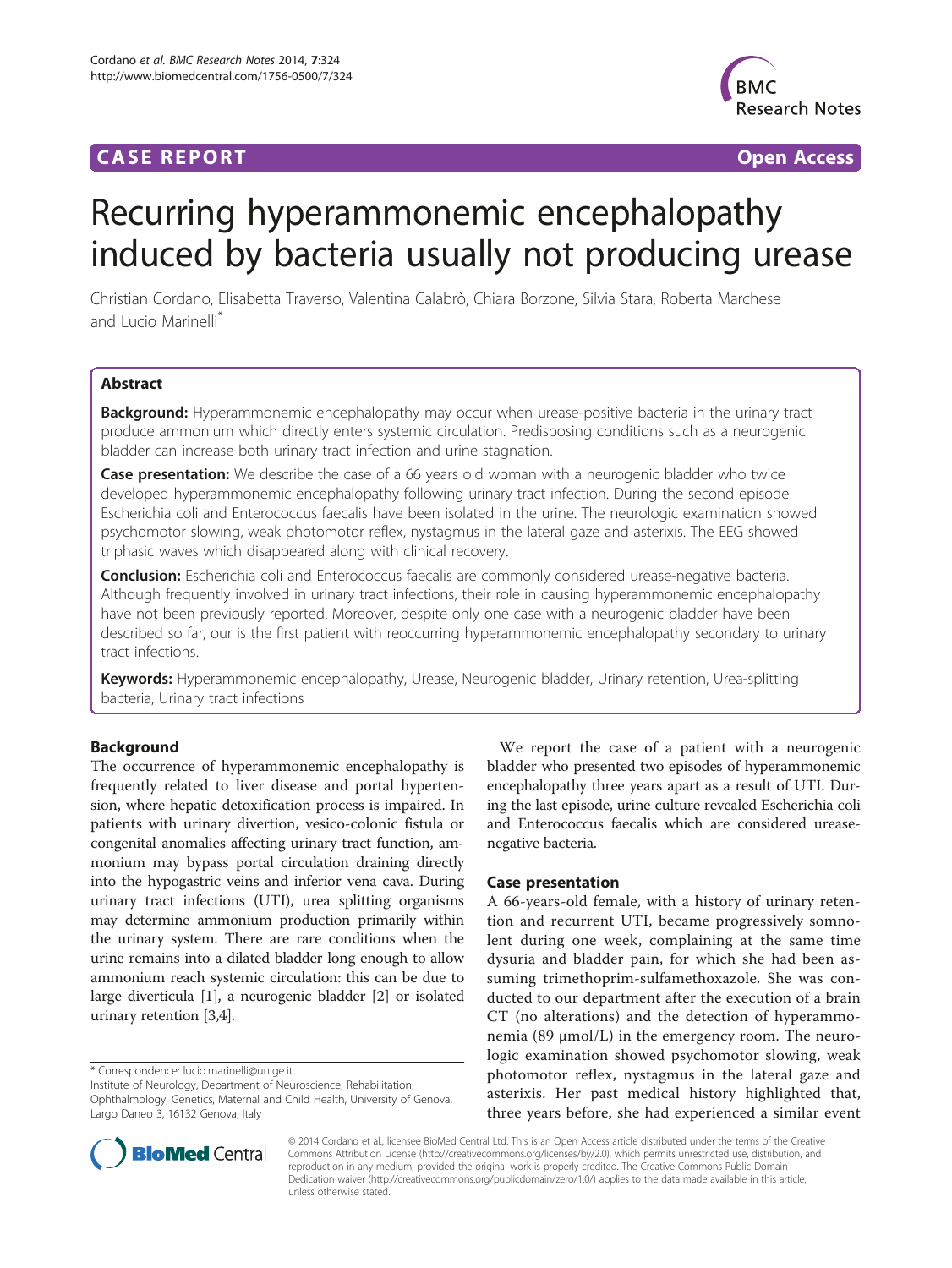(altered state of consciousness and negative myoclonus in concurrence with a UTI, resolved with antibiotic treatment). She underwent laboratory blood and urine tests, which showed increased pH (8.0) and a urinary tract infection caused by Escherichia coli and Enterococcus faecalis along with mild increase of serum creatinine, but without impairment of hepatic function; EEG showed alterations consistent with toxic metabolic encephalopathy (Figure 1). Underlying metabolic causes of hyperammonaemic encephalopathy (liver function tests,

organic acids, amino acids, urea cycle defect and organic acidaemia) have been excluded. She was treated with ciprofloxacin, with resolution of the neurologic and electroencephalographic abnormalities in a few days.

## **Discussion**

Hyperammonemic encephalopathy occurs when hyperammonemia causes glutamine-mediated effects on the brain, such as astrocytic swelling, cerebral edema, and raised intracranial pressure [\[5\]](#page-2-0). An increase of ammonia